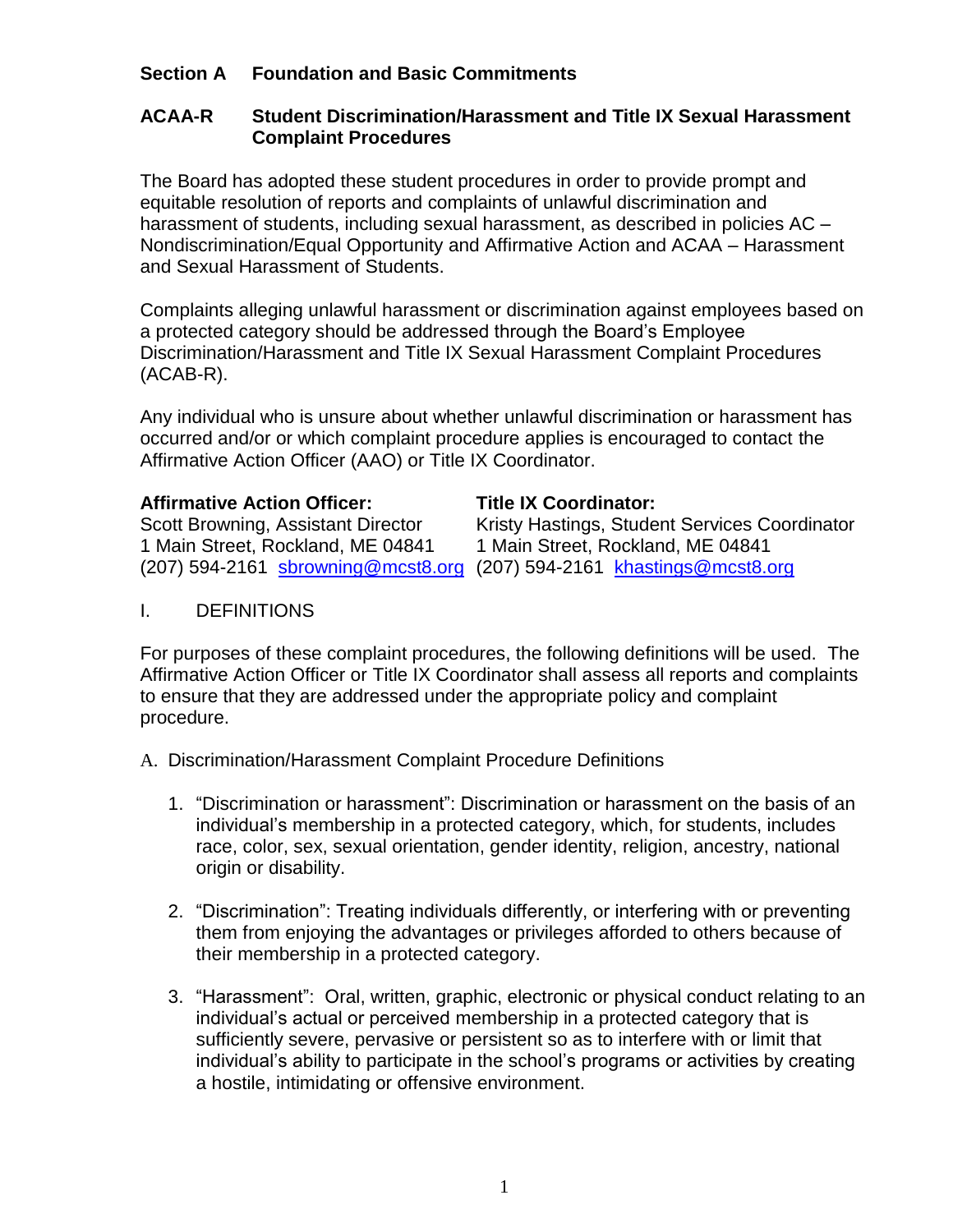- 4. "Sexual harassment": Under Maine law, this means unwelcome sexual advances, requests for sexual favors, and other verbal or physical conduct of a sexual nature in the following situations:
	- a. Submission to such conduct is made either explicitly or implicitly a term or condition of a student's educational benefits;
	- b. Submission to or rejection of such conduct by a student is used as the basis for decisions on educational benefits; or
	- c. Such conduct has the purpose and effect of substantially interfering with a student's academic performance or creates an intimidating, hostile or offensive environment.
- 5. "Sexual orientation": Under Maine law, this means a person's "actual or perceived heterosexuality, bisexuality, homosexuality or gender identity or expression."
- 6. "Gender identity": Under Maine law, this means "the gender-related identity, appearance, mannerisms or other gender-related characteristics of an individual, regardless of the individual's assigned sex at birth." This does not include sexual harassment as defined in the Title IX regulations (see Section 1.B).
- 7. "Complaint" is defined as an allegation that a student has been discriminated against or harassed on the basis of race, color, sex, sexual orientation, gender identity, religion, ancestry, national origin or disability (and not otherwise addressed in the Title IX regulations and Section 3 of ACAA-R).
- 8. Complaints of bullying not involving the protected categories or definitions described above may be addressed under Board Policy JICK – Bullying and Cyberbullying of Students.
- B. Title IX Sexual Harassment Complaint Procedure Definitions
	- 1. "Sexual Harassment": Under the federal Title IX regulations, sexual harassment includes the following conduct on the basis of sex which takes place within the context of the school's education programs and activities:
		- a. "Quid pro quo" sexual harassment by a school employee: Conditioning a school aid, benefit or service (such as a better grade or a college recommendation) on an individual's participation in unwelcome sexual conduct;
		- b. "Hostile environment" sexual harassment: Unwelcome conduct based on sex that a reasonable person would determine is so severe, pervasive and objectively offensive that it effectively denies an individual's equal access to the school's education programs and activities; or
		- c. Sexual assault, dating violence, domestic violence and stalking as these terms are defined in federal laws.
	- 2. "Report": Under the Title IX regulations, any individual may make a report of sexual harassment involving a student, whether the individual is the alleged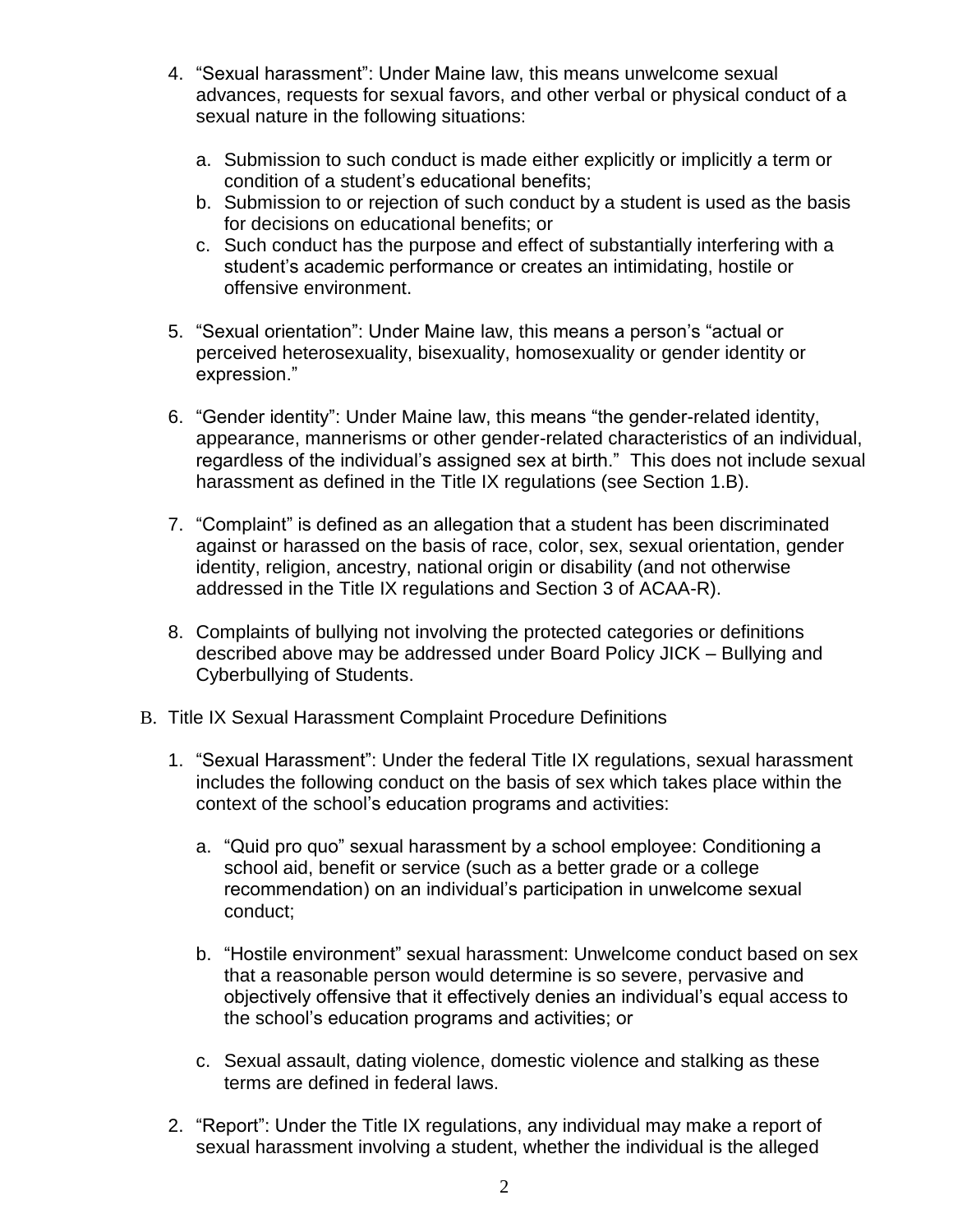victim or not. School employees are required to report possible incidents of sexual harassment involving a student. A report must be made to the Affirmative Action Officer or Title IX Coordinator. A report triggers certain actions by the AAO or Title IX Coordinator for the alleged victim of sexual harassment, but an investigation is not conducted unless a "Formal Complaint" is filed.

3. "Formal Complaint": Under the Title IX regulations, the alleged victim of sexual harassment can file a written complaint that triggers the complaint procedure in Section 3 of ACAA-R. Only a student and/or their parent/legal guardian (and in certain circumstances, the AAO or Title IX Coordinator) may file a formal complaint.

"Student": For the purposes of this procedure, a student is an individual who is enrolled or participating in the school's education programs and activities, or is attempting to enroll or participate.

# II. DISCRIMINATION/HARASSMENT COMPLAINT PROCEDURE

This procedure should be used for any complaint of unlawful harassment or discrimination complaint based on a protected category which does not involve Title IX sexual harassment (which is addressed in Section 3).

- A. How to Make A Complaint
	- 1. School employees are required to promptly make a report to the AAO or Title IX Coordinator if they have reason to believe that a student has been discriminated against or harassed.
	- 2. Students (and others) who believe that they, or another student has been harassed or discriminated against should report their concern promptly to the AAO or Title IX Coordinator.
	- 3. The individual making the report must provide basic information in writing concerning the allegation of harassment or discrimination (i.e., date, time, location, individual(s) who allegedly engaged in harassment or discrimination, description of allegation) to the AAO or Title IX Coordinator.
	- 4. If an individual is unsure as to whether unlawful discrimination or harassment has occurred, or who need assistance in preparing a written complaint, they are encouraged to discuss the matter with the AAO or Title IX Coordinator.
	- 5. Individuals will not be retaliated against for reporting suspected discrimination or harassment, or for participating in an investigation. Retaliation is illegal under federal and state nondiscrimination laws, and any retaliation will result in disciplinary action, up to and including discharge for employees, and expulsion for students.
	- 6. Individuals are encouraged to utilize the school's complaint procedure. However, individuals are hereby notified that they also have the right to report incidents of discrimination or harassment to the Maine Human Rights Commission, 51 State House Station, Augusta, Maine 04333 (telephone: 207-624-6290) and/or to the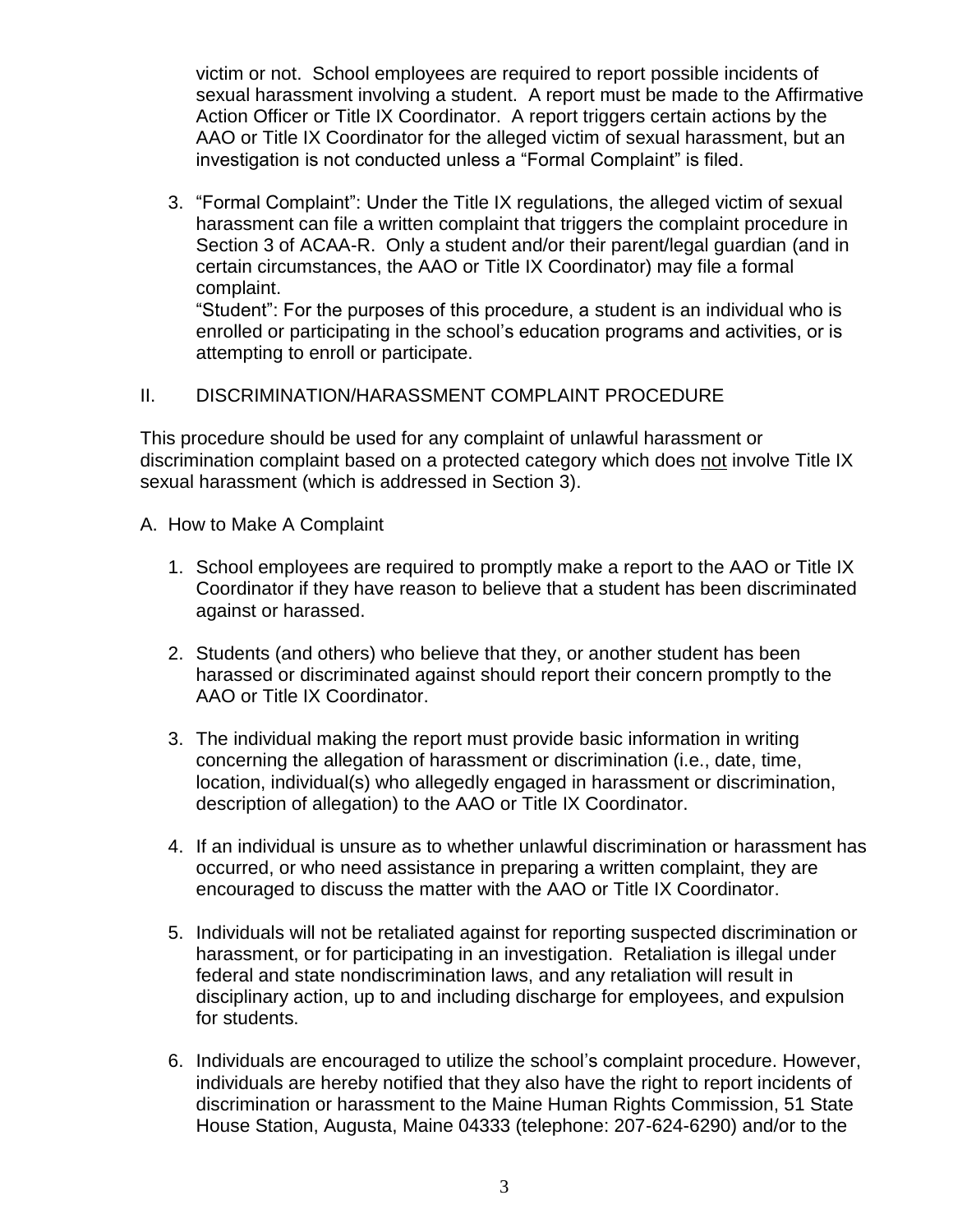federal Office for Civil Rights, U.S. Department of Education, 5 Post Office Square, 8th Floor, Boston, MA 02109-3921 (telephone: 617-289-0111).

- B. Complaint Handling and Investigation
	- 1. The AAO or Title IX Coordinator will promptly inform the Director and the person who is the subject of the complaint (respondent) that a complaint has been received.
	- 2. The AAO or Title IX Coordinator may pursue an informal resolution of the complaint with the agreement of the parties involved. Any party to the complaint may decide to end the informal resolution process and pursue the formal process at any point. Any informal resolution is subject to the approval of the parties and the Director, who shall consider whether the resolution is in the best interest of the school and the parties in light of the particular circumstances and applicable policies and laws.
	- 3. The AAO or Title IX Coordinator may implement supportive measures to a student to reduce the risk of further discrimination or harassment to a student while an investigation is pending. Examples of supportive measures include, but are not limited to, ordering no contact between the individuals involved or changing classes.
	- 4. The complaint will be investigated by a trained internal or external individual designated by the Director and the AAO or Title IX Coordinator. Any complaint about an employee who holds a supervisory position shall be investigated by a person who is not subject to that supervisor's authority. Any complaint about the Director should be submitted to the Chair of the Board, who should consult with legal counsel concerning the handling and investigation of the complaint.
	- 5. The investigator shall consult with the AAO or Title IX Coordinator as agreed during the investigation process.
	- 6. The respondent will be provided with an opportunity to be heard as part of the investigation. The complainant shall not be required to attend meetings with the respondent, but may choose to do so as part of an informal resolution process.
	- 7. The complainant and the respondent may suggest witnesses to be interviewed and/or submit materials they believe are relevant to the complaint.
	- 8. If the complaint is against an employee of the school, any rights conferred under an applicable collective bargaining agreement shall be applied.
	- 9. Privacy rights of all parties to the complaint shall be maintained in accordance with applicable state and federal laws.
	- 10.The investigation shall be completed within 40 business days of receiving the complaint, if practicable. Reasonable extensions of time for good reason shall be allowed.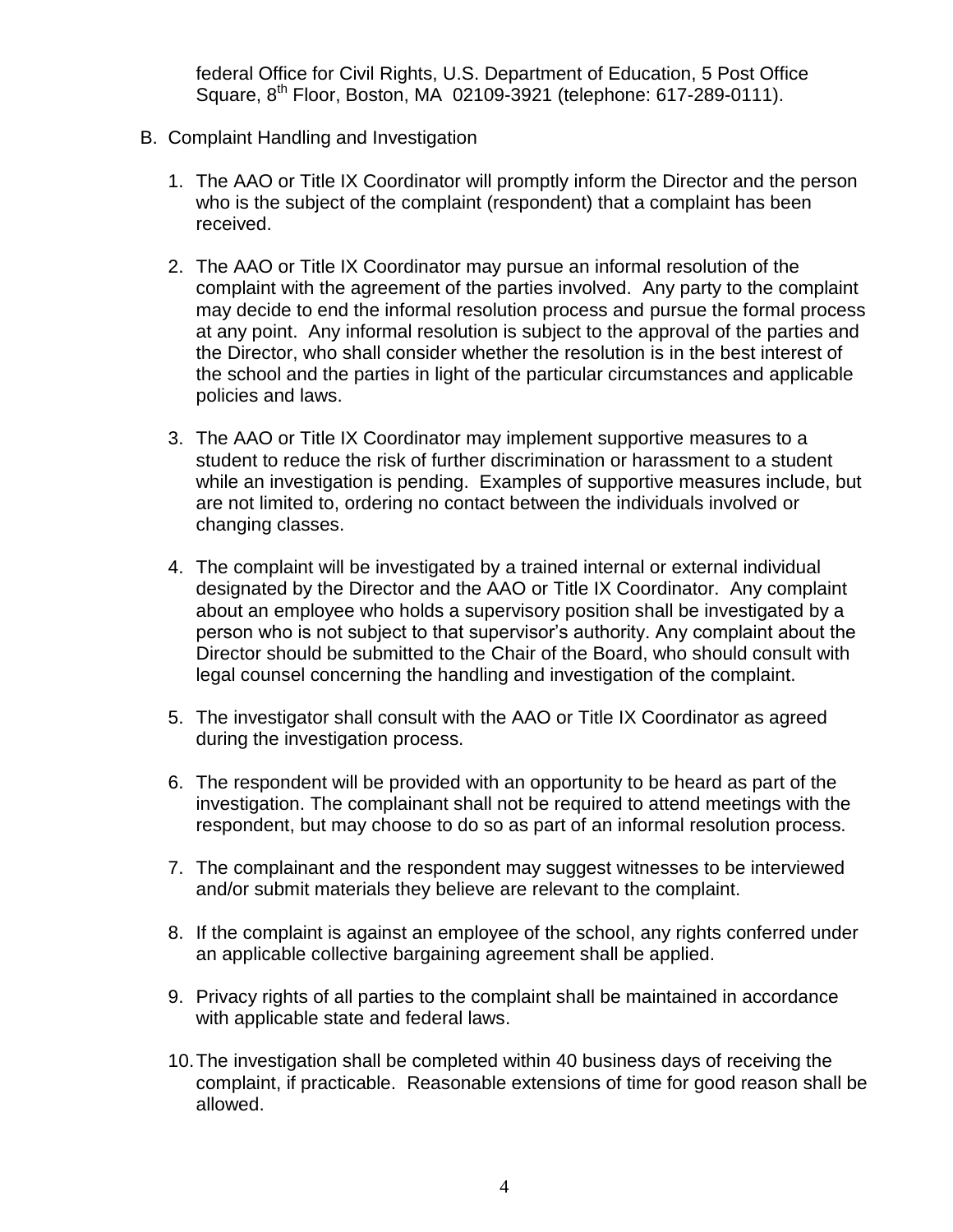- 11.The investigator shall provide a written report and findings to the AAO/Title IX Coordinator.
- C. Findings and Subsequent Actions
	- 1. The AAO or Title IX Coordinator shall consult with the Director concerning the investigation and findings.
	- 2. If there is a finding that discrimination or harassment occurred, the AAO or Title IX Coordinator, in consultation with the Director shall:
		- a. Determine what remedial action, if any, is required to end the discrimination or harassment, remedy its effect and prevent recurrence; and
		- b. Determine what disciplinary action should be taken against the individual(s) who engaged in discrimination or harassment, if any.
	- 3. Inform the complainant and the respondent in writing of the results of the investigation and its resolution (in accordance with applicable state and federal privacy laws).
- D. Appeals
	- 1. After the conclusion of the investigation, the complainant or respondent may seek an appeal of the findings solely on the basis of either: (a) prejudicial procedural error or (b) the discovery of previously unavailable relevant evidence that could significantly impact the outcome.
	- 2. Appeals must be submitted in writing to the Director within five business days after receiving notice of the resolution.
	- 3. Upon receipt of a valid appeal, the Director shall provide notice to the other party, along with an opportunity to provide a written statement within five business days.
	- 4. The Director shall review the available documentation and may conduct further investigation if deemed appropriate.
	- 5. The Director's decision on the appeal shall be provided to the parties within 10 business days, if practicable.
	- 6. The Director's decisions may be appealed to the Board within 10 business days. The Board's decision shall be final.
- E. Records

The Title IX Coordinator shall keep a written record of the complaint process.

## III. TITLE IX SEXUAL HARASSMENT COMPLAINT PROCEDURE

This section should be used only for complaints of Title IX sexual harassment as defined in Section 1.B.1.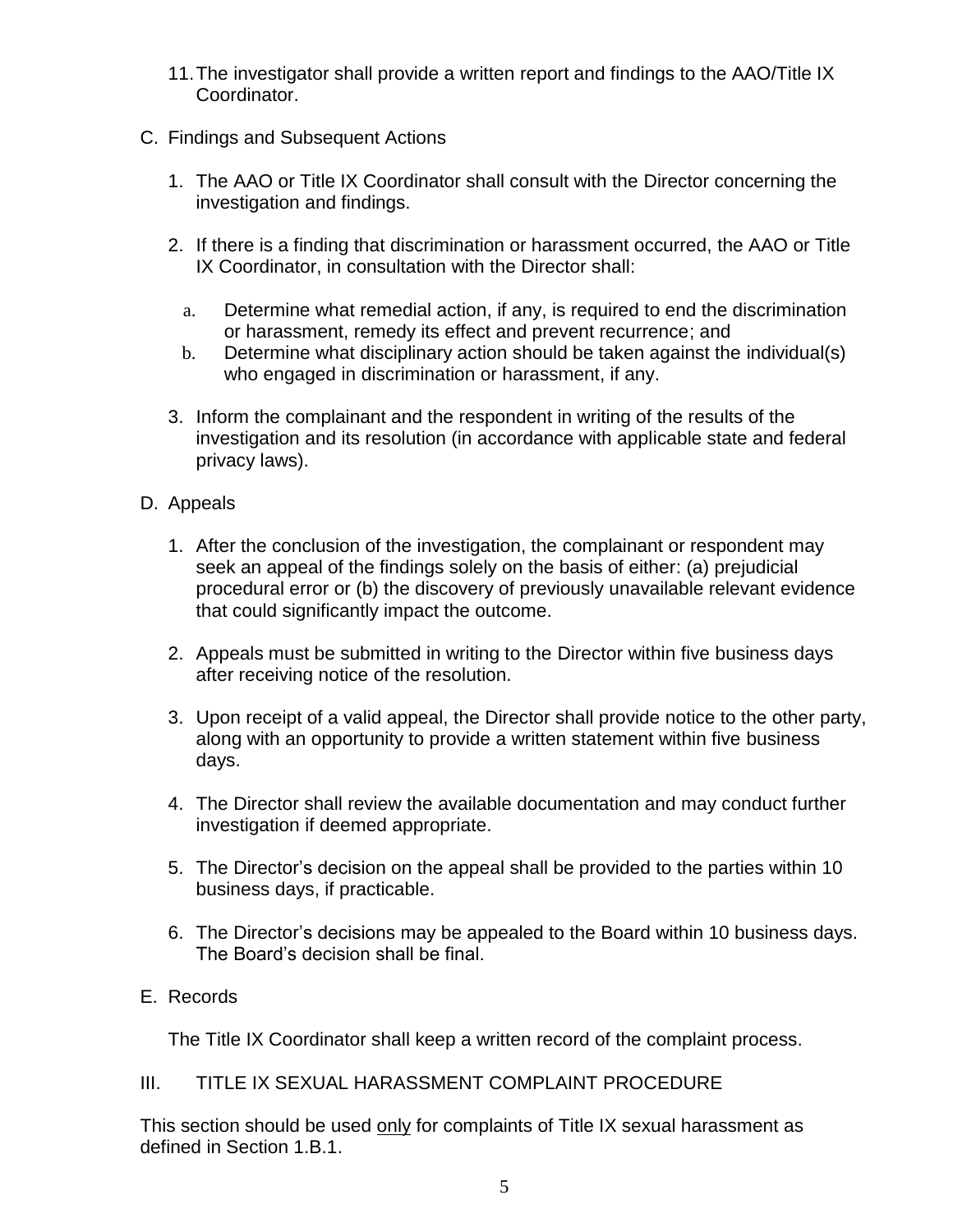- A. How to Make A Report
	- 1. School employees who have reason to believe that a student has been subjected to sexual harassment is required to promptly make a report to the AAO or Title IX Coordinator.
	- 2. Students, parents/legal guardians or other individuals who believe a student has been sexually harassed are encouraged to make a report to the AAO or Title IX Coordinator.
	- 3. If the individual making the report is the alleged victim, or if the alleged victim is identified by the individual making the report, the AAO or Title IX Coordinator will meet with the alleged victim to discuss supportive measures that may be appropriate in the particular circumstances and explain the process for filing a formal complaint.
		- a. Supportive measures are individualized measures designed to ensure the student can continue to access educational programs and activities (such as requiring no contact between individuals or changing classes).
		- b. Supportive measures may be continued even if the alleged victim chooses not to file a formal complaint, if appropriate under the particular circumstances.
	- 4. The school cannot provide an informal resolution process for resolving a report unless a formal complaint is filed.
	- 5. Individuals will not be retaliated against for reporting sexual harassment, or for participating in an investigation. Retaliation is illegal under federal and state nondiscrimination laws, and any retaliation will result in disciplinary actions, up to and including discharge for employees, or expulsion for students.
	- 6. Any student (or their parent/legal guardian) who believes they have been the victim of sexual harassment is encouraged to utilize the school's complaint procedure. However, students (and their parents/legal guardians) are hereby notified that they also have the right to report sexual harassment to the Maine Human Rights Commission, 51 State House Station, Augusta, Maine 04333 (telephone: 207-624-6290) and/or to the federal Office for Civil Rights, U.S. Department of Education, 5 Post Office Square,  $8<sup>th</sup>$  Floor, Boston, MA 02109-3921 (telephone: 617-289-0111).
	- 7. The Director shall be informed of all reports and formal complaints of sexual harassment.
- B. How to Make A Formal Complaint
	- 1. An alleged student victim and/or their parent/legal guardian may file a formal written complaint requesting investigation of alleged Title IX sexual harassment. The written complaint must include basic information concerning the allegation of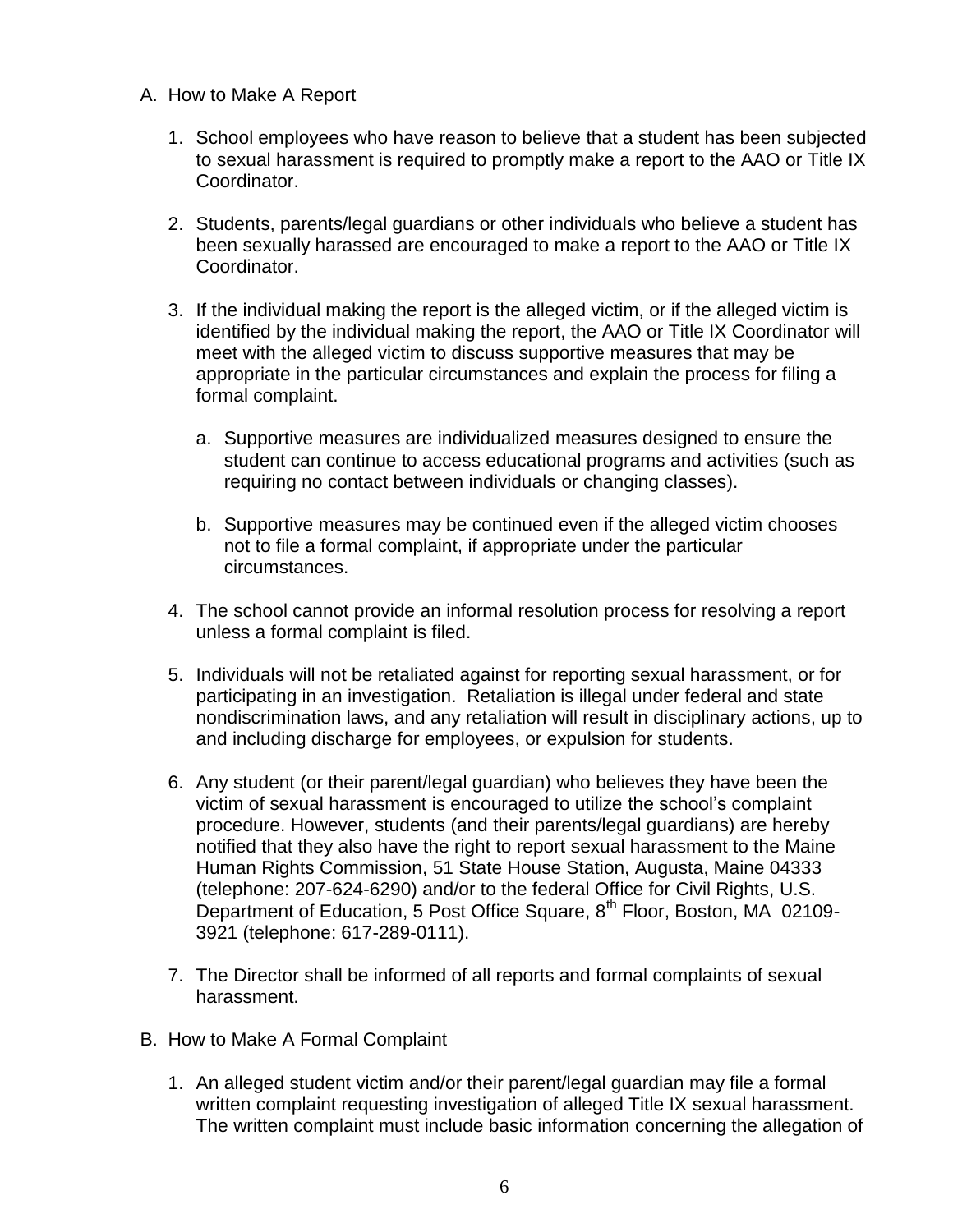sexual harassment (i.e., date, time, location, individual(s) who allegedly engaged in sexual harassment, description of allegation).

Students who need assistance in preparing a formal written complaint, are encouraged to consult with the AAO or Title IX Coordinator.

- 2. In certain circumstances, the AAO or Title IX Coordinator may file a formal complaint even when the alleged victim chooses not to. Examples include if the respondent (person alleged to have engaged in sexual harassment) has been found responsible for previous sexual harassment or there is a safety threat within the school). In such cases, the alleged victim is not a party to the case, but will receive notices as required by the Title IX regulations at specific points in the complaint process.
- 3. In accordance with the Title IX regulations, the AAO or Title IX Coordinator must dismiss a formal complaint under this Title IX procedure if: a) the conduct alleged in the formal complaint does not constitute sexual harassment under the Title IX regulations and this policy; or b) if the conduct alleged did not occur within the scope of the school's education programs and activities, or c) did not occur in the United States.
- 4. In accordance with the Title IX regulations, the AAO or Title IX Coordinator may dismiss a formal complaint under this Title IX procedure if: a) a complainant withdraws the formal complaint, or withdraws particular allegations within the complaint; b) the respondent is no longer employed by or enrolled in the school; or c) there are specific circumstances that prevent the school from gathering evidence sufficient to reach a determination regarding the formal complaint. However, if the conduct potentially violates other policies or laws, it may be addressed through the applicable Board policy/procedure.
- 5. If a formal complaint is dismissed under this Title IX procedure, the AAO or Title IX Coordinator will promptly and simultaneously send written notices to the parties explaining the reasons. Parties have the opportunity to appeal dismissals in accordance with subsection I below.
- 6. If the conduct alleged in a formal complaint potentially violates other laws, Board policies and/or professional expectations, the school may address the conduct under Section 2 or another applicable Board policy/procedure.
- C. Emergency Removal or Administrative Leave
	- 1. The Director may remove a student from education programs and activities on an emergency basis during the complaint procedure:
	- a. If there is a determination (following an individualized safety and risk analysis) that there is an immediate threat to the physical health or safety of an individual arising from the allegations of sexual harassment. Examples of such circumstances might include, but are not limited to, a continued threat of violence against a complainant by a respondent, or a respondent's threat of self-harm due to the allegations.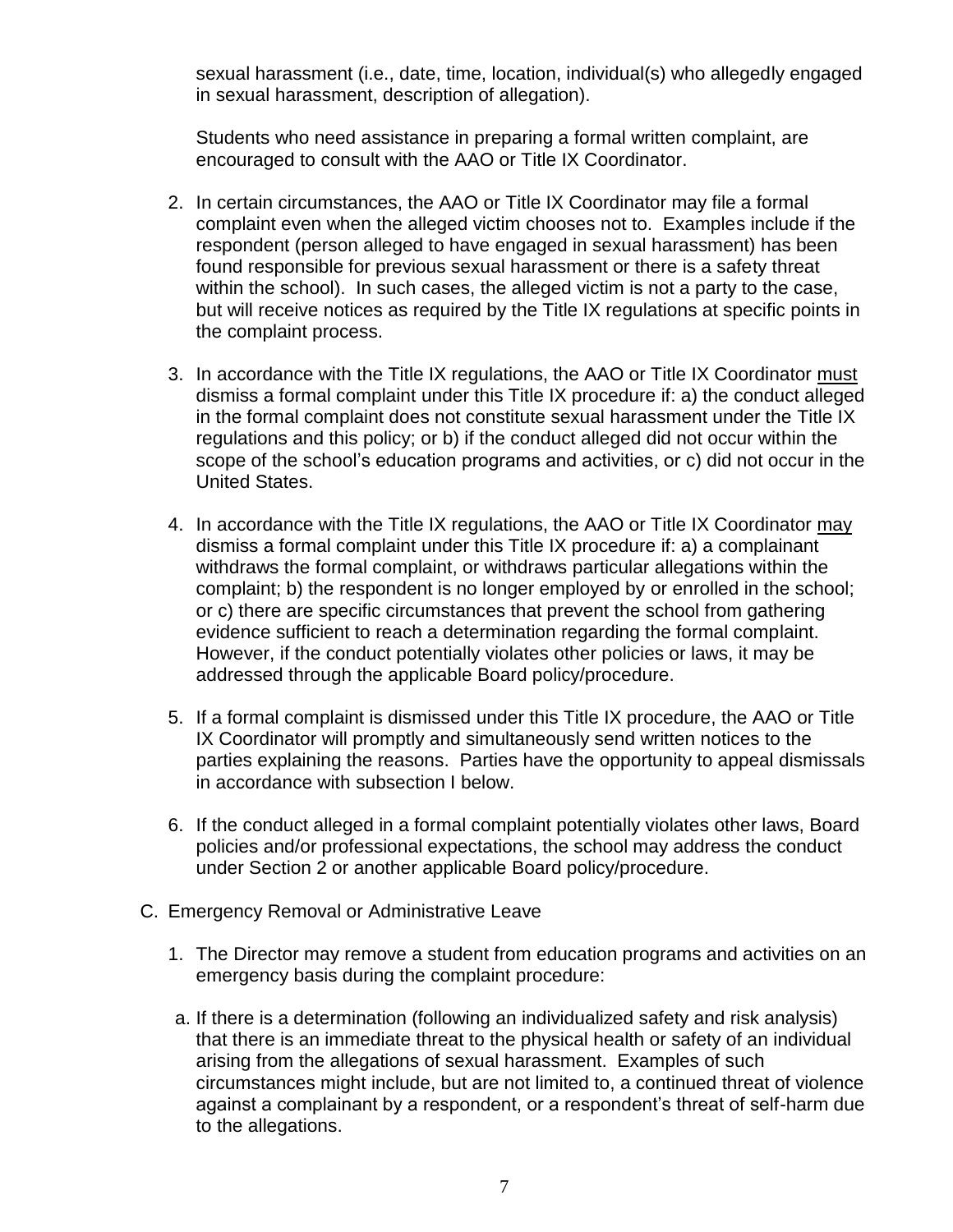- b. The respondent (and in the case of a student, their parent/legal guardian) will be provided notice of the emergency removal, and will be provided an opportunity to challenge the decision following the removal (this is an opportunity to be heard, not a hearing). The respondent has the burden to demonstrate why the emergency removal was unreasonable.
- 2. The Director may place an employee respondent on administrative leave during the complaint procedure in accordance with any applicable State laws, school policies and collective bargaining agreement provisions.
- 3. Any such decision to remove a respondent from education programs and activities on an emergency basis or place an employee on administrative leave shall be made in compliance with any applicable disability laws, including the Individuals with Disabilities Education Act, Section 504 of the Rehabilitation Act and the Americans with Disabilities Act.
- D. Notice to Parties of Formal Complaint
	- 1. The Title IX Coordinator will provide to the parties written notice of the formal complaint and allegations of sexual harassment potentially constituting prohibited conduct under the Title IX regulations and this procedure. The notice shall include:
	- Notice regarding the complaint procedure and the availability of an informal resolution process;
	- Sufficient details known at the time (including identities of parties, if known; the conduct alleged; and the date and location of the alleged incident, if known), with sufficient time to prepare before any initial interview (not less than five business days);
	- As required by the Title IX regulations, a statement that the respondent is presumed not responsible for the alleged conduct and that a determination of responsibility will be made at the conclusion of the complaint); and that the parties may inspect and review evidence;
	- Notice that the parties may each have an advisor of their choice (who may be an attorney), and that the parties may inspect and review evidence;
	- Notice that knowingly making false statements or submitting false information during the complaint process is prohibited and may result in disciplinary action;
	- Notice of the name of the investigator, with sufficient time (no less than three business days) to raise concerns of conflict of interest or bias.
	- 2. If additional allegations become known at a later time, notice of the additional allegations will be provided to the parties.
	- 3. The AAO or Title IX Coordinator will discuss supportive measures with each party and implement such measures as appropriate.
- E. Informal Resolution Process

After a formal complaint has been filed, and if the AAO or Title IX Coordinator believes the circumstances are appropriate, the AAO or Title IX Coordinator may offer the parties the opportunity to participate in an informal resolution process to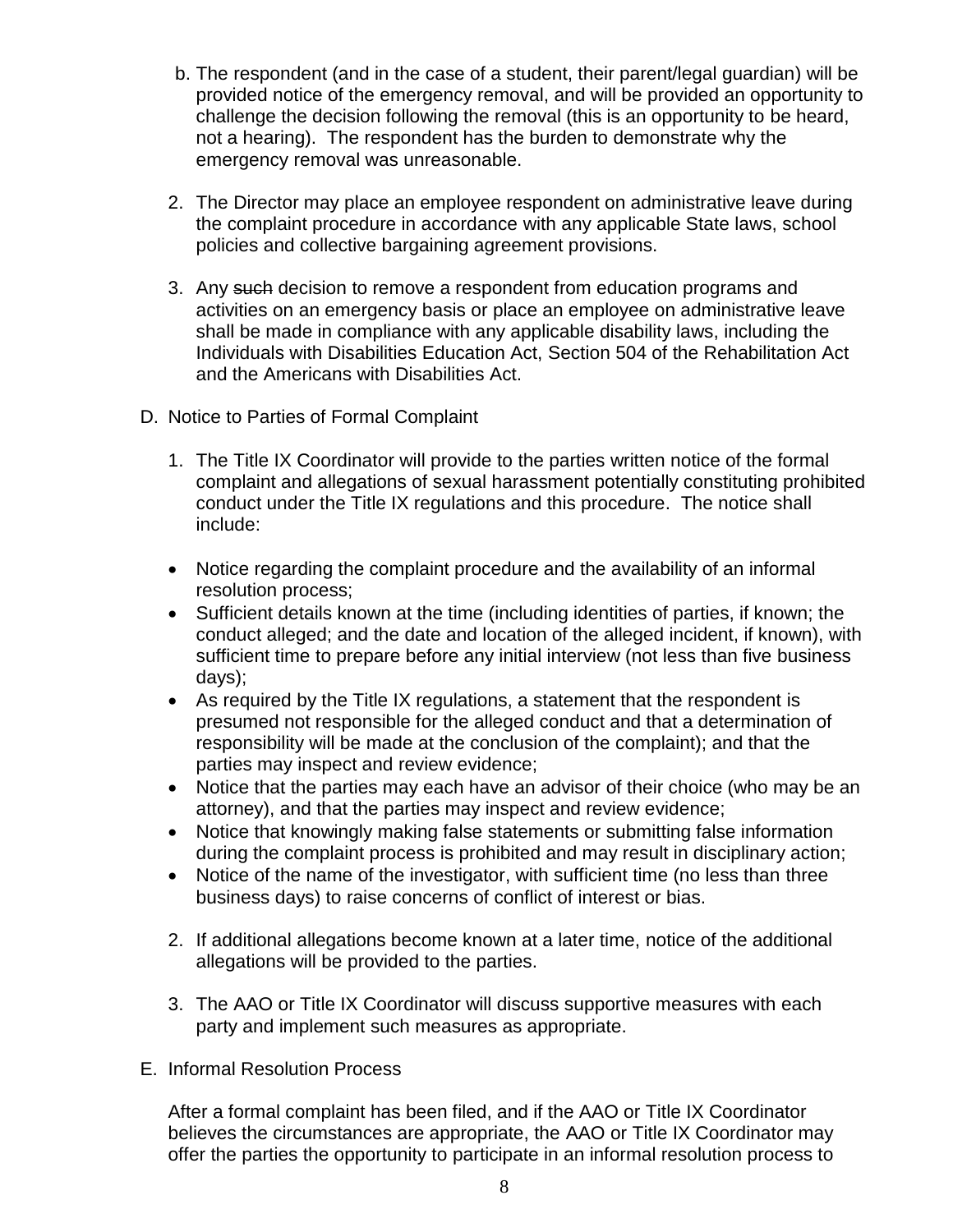resolve the complaint without completing the investigation and determination process. Informal resolutions cannot be used to resolve a formal complaint where a student is the complainant and the respondent is an employee.

Informal resolutions can take many forms, depending on the particular case. Examples include, but are not limited to, facilitated discussions between the parties; restorative justice; acknowledgment of responsibility by a respondent; apologies; disciplinary actions against a respondent or a requirement to engage in specific services; or supportive measures. Both parties must voluntarily agree in writing to participate in an informal resolution process, and either party can withdraw from the process at any time. The Director must agree to the terms of any informal resolution reached between the parties. If an informal resolution agreement is reached, it must be signed by both parties and the school. Any such signed agreement is final and binding according to its terms.

If an informal resolution process does not resolve the formal complaint, nothing from the informal resolution process may be considered as evidence in the subsequent investigation or determination.

- F. Investigation
	- 1. The complaint will be investigated by a trained internal or external individual designated by the Director and Title IX Coordinator. Any complaint about an employee who holds a supervisory position shall be investigated by a person who is not subject to that supervisor's authority. Any complaint about the Director should be submitted to the Chair of the Board, who should consult with legal counsel concerning the handling and investigation of the complaint.
	- 2. The investigator shall consult with the AAO or Title IX Coordinator as agreed during the investigation process.
	- 3. If the complaint is against an employee of the school, rights conferred under an applicable collective bargaining agreement shall be applied, to the extent they do not conflict with the Title IX regulatory requirements.
	- 4. Privacy rights of all parties to the complaint shall be maintained in accordance with applicable state and federal laws.
	- 5. The investigator will:
		- a. Meet with each party after they have received appropriate notice of any meeting and its purpose, with sufficient time to prepare.
		- b. Allow parties to have their advisor at all meetings related to the complaint, although advisors may not speak on behalf of a party or interfere with the process.
		- c. Allow parties a reasonable opportunity to identify witnesses and submit favorable and unfavorable evidence.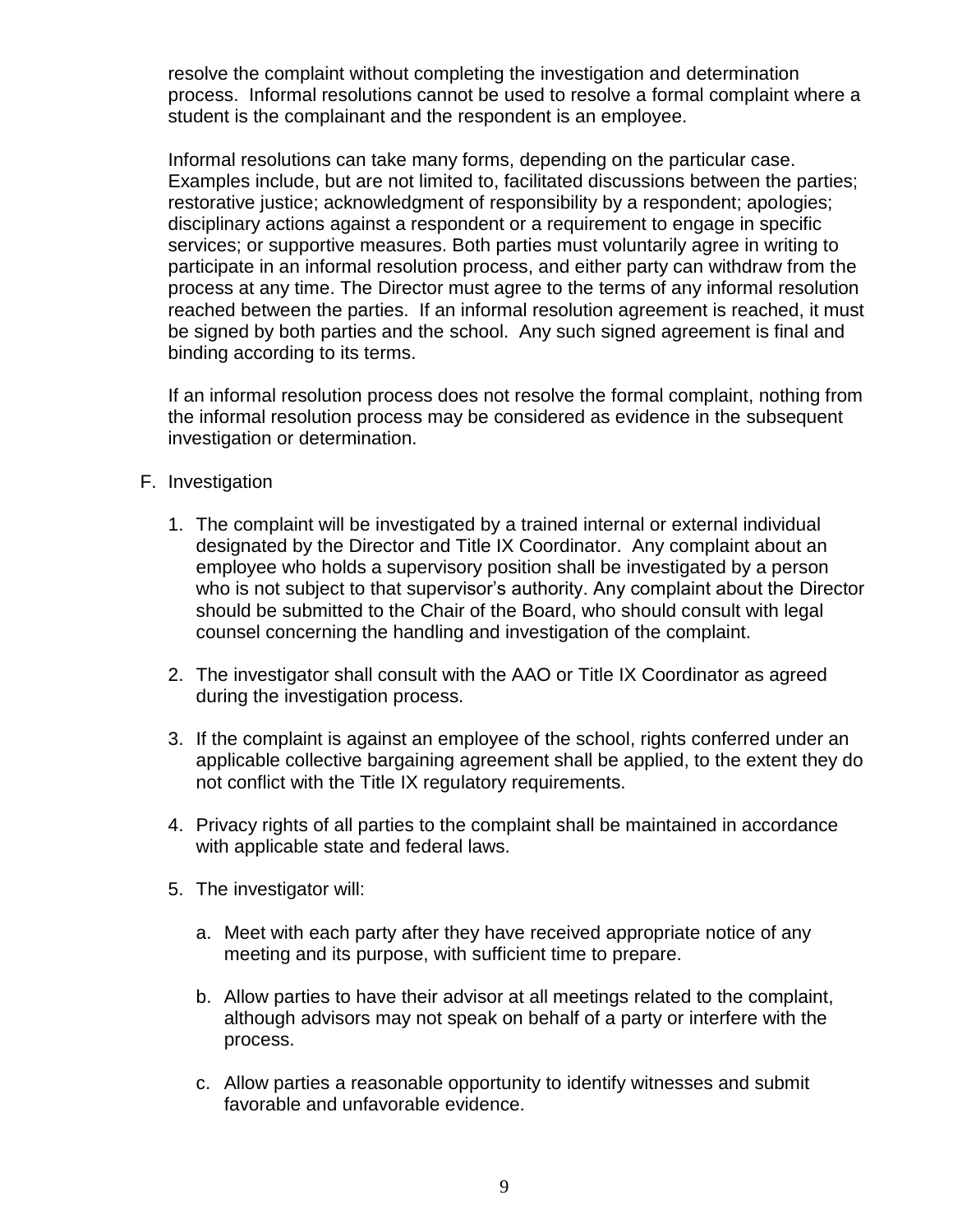- d. Interview witnesses and conduct such other activities that will assist in ascertaining facts (site visits, review of documents, etc.).
- e. Consider evidence that is relevant and directly related to the allegations in the formal complaint.
- f. During the course of the investigation, provide both parties with an equal opportunity to inspect and review any evidence that is obtained in the investigation that is directly related to the allegations in the formal complaint (including evidence which the school does not intend to rely upon in reaching a determination of responsibility), and favorable and unfavorable evidence.
- g. Prior to completion of the investigation report, provide each party and advisor (if any) the evidence subject to inspection and review, and provide the parties with ten business days to submit a written response.
- h. Consider the parties' written responses to the evidence prior to completing the investigation report.
- i. Create an investigative report that fairly summarizes relevant evidence and send the report to the parties and advisors (if any), for their review and written responses within ten business days of receipt.
- j. After receipt of the parties' written responses (if any), forward the investigation report and party responses to the assigned decision maker.
- 6. The investigation shall be concluded within 40 business days if practicable. Reasonable extension of time for good reason shall be allowed.
- G. Determination of Responsibility
	- 1. The decision maker shall provide the parties with the opportunity to submit written, relevant questions that the party wants asked of another party or witness within five business days of when the decision maker received the investigation report and party responses.
		- a. The decision maker shall explain to a party proposing questions if the decision maker excludes a question as not relevant.
	- 2. Each party shall be provided the opportunity to review the responses of another party and/or witness, and to ask limited written follow-up questions within five business days of receiving the answers.
	- 3. Each party will receive a copy of the responses to any follow-up questions.
	- 4. The decision maker shall review the investigation report, the parties' responses and other relevant materials, applying the preponderance of the evidence standard ("more likely than not").
	- 5. The decision maker shall issue a written determination, which shall include the following: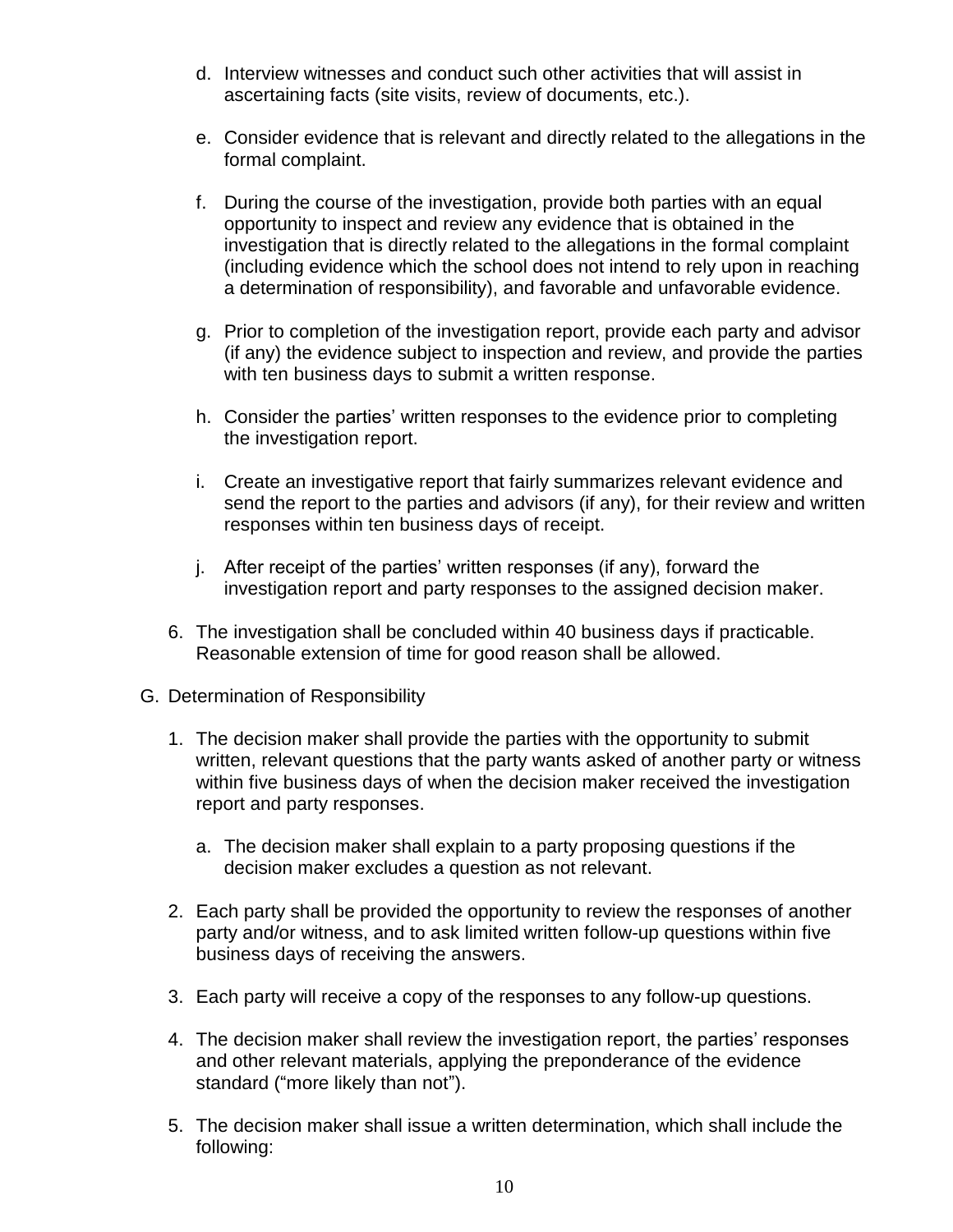- a. Identification of all the allegations potentially constituting sexual harassment as defined in the Title IX regulations and this policy;
- b. A description of the procedural steps taken from receipt of the formal complaint through the determination, including notifications to the parties, interviews with parties and witnesses, site visits, methods used to gather other evidence, and meetings held;
- c. A determination regarding responsibility as to each allegation and findings of fact supporting the determinations;
- d. A statement of, and rationale for, the result as to each allegation, including a determination regarding responsibility, any disciplinary sanctions the school imposes on the respondent, and whether remedies designed to restore or preserve equal access to the school's programs and activities will be provided to the complainant;
- e. The school's appeal procedure and permissible bases for the parties to appeal the determination.
- 6. The written determination shall be provided to the parties simultaneously. The determination concerning responsibility becomes final either on the date that the school provides the parties with the written determination of the results of the appeal, if an appeal is filed, or if an appeal is not filed, the date on which the appeal would no longer be considered timely.
- H. Remedies, Discipline and Other Actions
	- 1. Remedies

Remedies are measures used to ensure that the complainant has equal access to the school's education programs and activities following the decision maker's determination. Such remedies may include supportive measures, and may include other appropriate measures, depending upon the determination and the needs of the complainant. The Title IX Coordinator is responsible for implementing remedies and providing any needed assistance to the Complainant.

2. Discipline and Other Actions - Students

The following are of the types of discipline and other actions that may be imposed on a student when there is a determination that they are responsible for one or more violations involving sexual harassment:

- In or out of school suspension.
- Restorative justice.
- Requirement to engage in education or counseling program.
- 3. Discipline and Other Actions Employees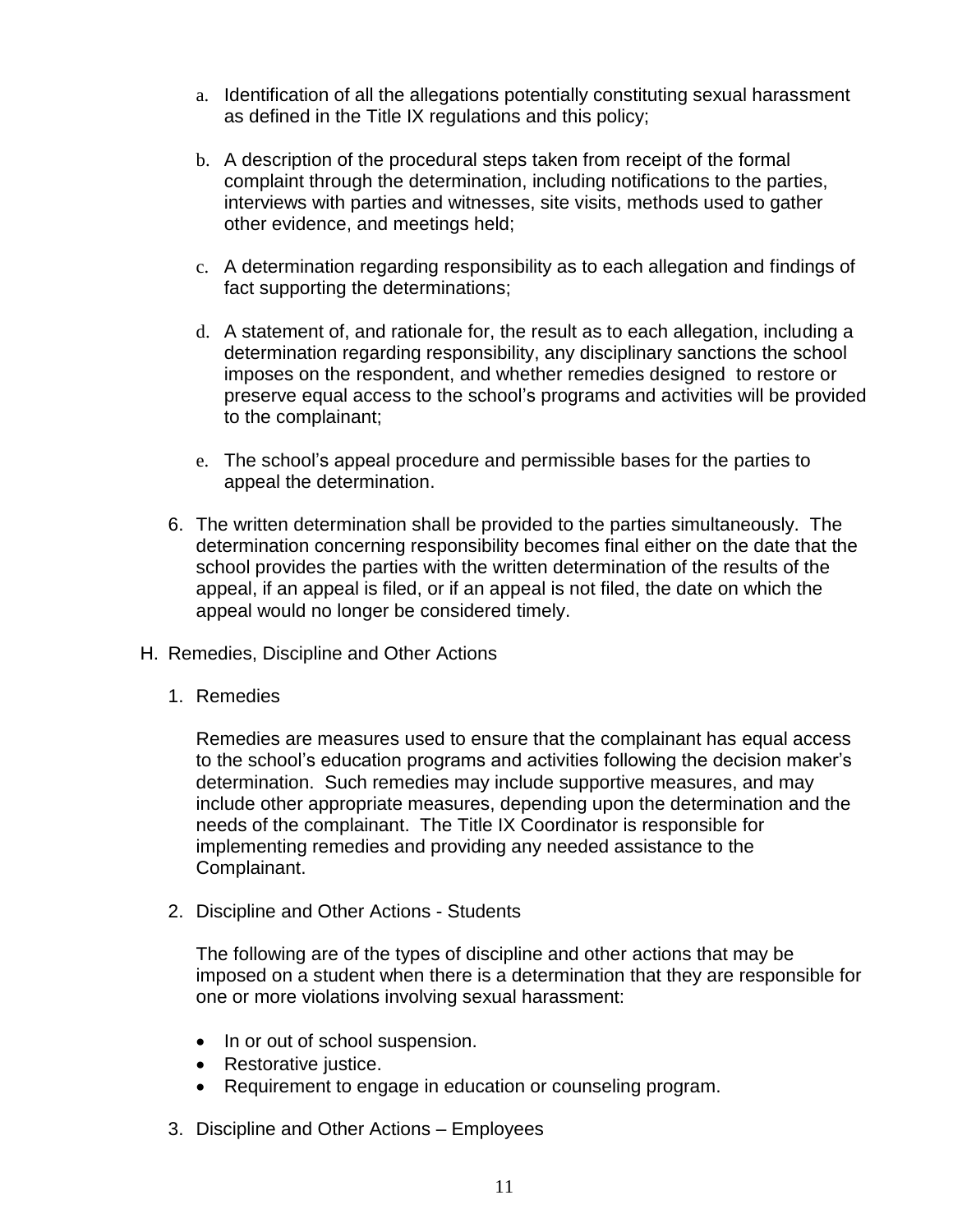The following are examples of the types of disciplinary actions that may be imposed on an employee when there is a determination that they are responsible for one or more violations involving sexual harassment:

- Written warning.
- Probation.
- Demotion.
- Suspension without pay.
- Discharge.

The following are examples of other types of actions that may be imposed on an employee when there is a determination of responsibility:

- Performance improvement plan.
- Counseling.
- Training.
- Loss of leadership/stipend position.
- I. Appeals

The parties have the opportunity to appeal a determination regarding responsibility, and from dismissals of formal complaints. Under the Title IX regulations, appeals are allowed on the following grounds:

- 1. A procedural irregularity that affected the outcome of the matter;
- 2. New evidence that was not reasonably available at the time the determination regarding responsibility or dismissal of the formal complaint was made, that could affect the outcome of the matter; or
- 3. The Title IX Coordinator, investigator, or decision maker had a conflict of interest or bias for or against complainants or respondents generally, or the individual complainant or respondent that affected the outcome of the matter.

An appeal must be filed in writing within five business days of receiving the determination, stating the grounds for the appeal and including any relevant documentation in support of the appeal. Appeals submitted after this deadline are not timely and shall not be considered.

- 1. Appeals must be filed with the Director, who will consider the appeal.
- 2. The Director shall notify the other party in writing of the appeal and will allow both parties to submit a written statement in support of, or challenging, the determination of the decision maker.
- 3. The Director shall conduct an impartial review of the appeal, including consideration of the written record of the matter, and may consult with legal counsel or other school officials in making their decision.
- 4. The Director shall issue a written decision describing the result of the appeal and rationale for the result, and provide the written decision simultaneously to the